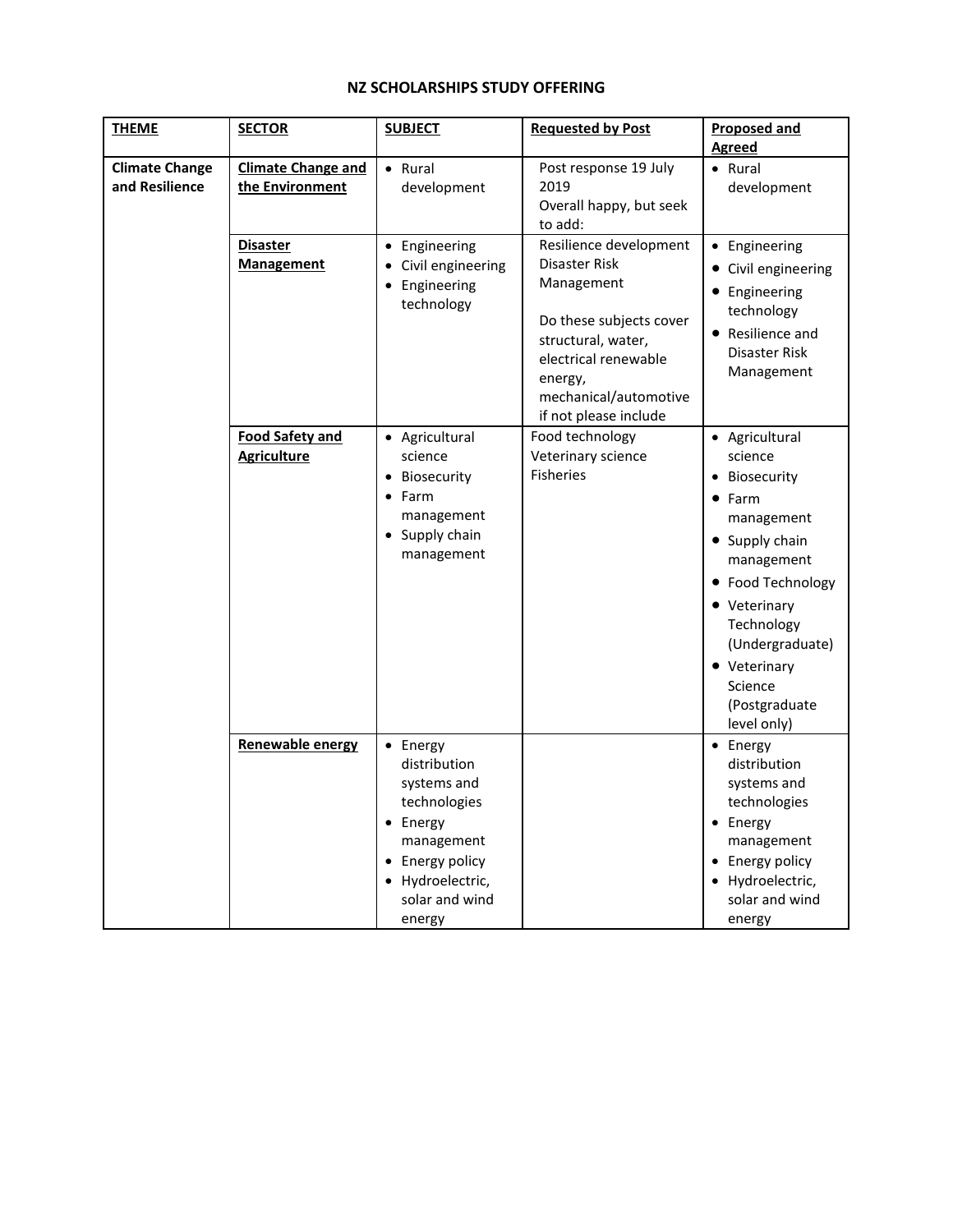| Good<br>Governance | Governance       | • Governance<br>• Government<br>services: Public<br>Policy (especially<br>Energy,<br>Environmental,<br>Health,<br>Education)<br>• Public<br>management<br>• Public financial<br>management<br>• International<br>relations<br>• E-government<br>• International law<br>• Accounting |                                                                                                                                          | • Governance<br>• Government<br>services: Public<br>Policy (especially<br>Energy,<br>Environmental,<br>Health,<br>Education)<br>• Public<br>management<br>• Public financial<br>management<br>• International<br>relations<br>• E-government<br>• International law                                                                                                                                         |
|--------------------|------------------|-------------------------------------------------------------------------------------------------------------------------------------------------------------------------------------------------------------------------------------------------------------------------------------|------------------------------------------------------------------------------------------------------------------------------------------|-------------------------------------------------------------------------------------------------------------------------------------------------------------------------------------------------------------------------------------------------------------------------------------------------------------------------------------------------------------------------------------------------------------|
|                    | Law and Justice  | • Gender<br>• Human rights<br>• Criminal justice<br>• Criminology<br>International law                                                                                                                                                                                              | Forensic<br>Intellectual Property &<br>Patent<br>(does int'l law cover<br>marine, commercial and<br>trade law, if not please<br>include) | • Accounting<br>• Gender<br>• Human rights<br>Criminal justice<br>٠<br>Criminology<br>International law<br>Forensics<br>$\bullet$<br>Intellectual<br>$\bullet$<br>Property<br>(Postgraduate<br>level only)<br>Patent Law<br>(Postgraduate<br>level only)<br>• Maritime Law<br>(Postgraduate<br>level only)<br>Commercial Law<br>(Postgraduate<br>level only)<br>• Trade Law<br>(Postgraduate<br>level only) |
| <b>Education</b>   | <b>Education</b> | • Education policy<br>and planning<br>• Curriculum and<br>assessment<br>• Research and<br>evaluation<br>Quality assurance<br>$\bullet$<br>• Education<br>leadership<br>• Specialist<br>teaching<br>• Education for<br>learners with<br>special needs                                | Early childhood<br>Education<br>Community development                                                                                    | • Education policy<br>and planning<br>• Curriculum and<br>assessment<br>• Research and<br>evaluation<br>Quality assurance<br>Education<br>$\bullet$<br>leadership<br>• Specialist<br>teaching<br>• Education for<br>learners with<br>special needs                                                                                                                                                          |